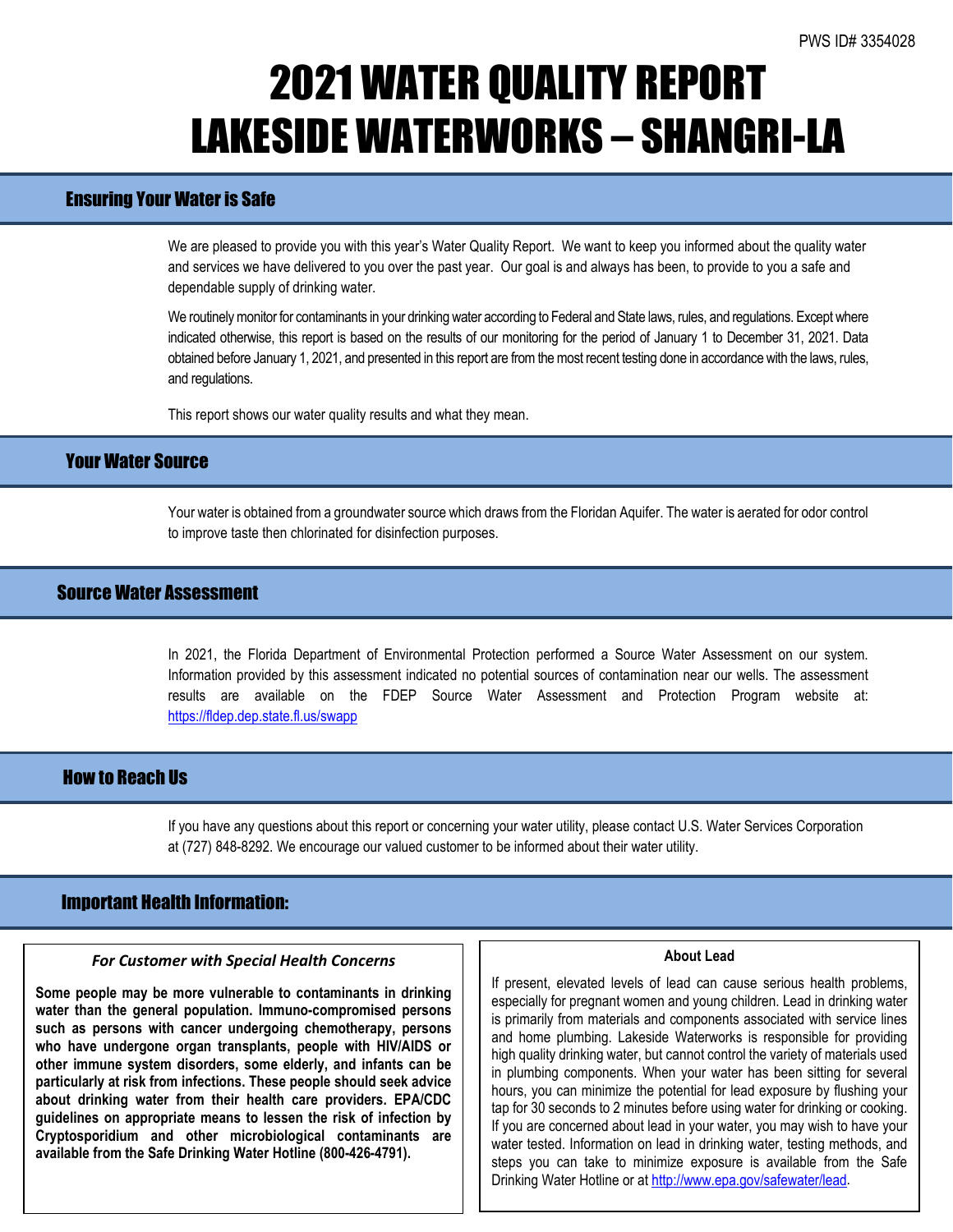# 2021 WATER QUALITY REPORT LAKESIDE WATERWORKS – SHANGRI-LA

## About Your Drinking Water

#### **ADDITIONAL HEALTH INFORMATION**

The sources of drinking water (both tap water and bottled water) include rivers, lakes, streams, ponds, reservoirs, springs, and wells. As water travels over the surface of the land or through the ground, it dissolves naturally occurring minerals and, in some cases, radioactive material, and can pick up substances resulting from the presence of animals or from human activity. Contaminants that may be present in source water include:

**(A) Microbial contaminants**, such as viruses and bacteria, which may come from sewage treatment plants, septic systems, agricultural livestock operations, and wildlife.

**(B) Inorganic contaminants**, such as salts and metals, which can be naturally occurring or result from urban stormwater runoff, industrial or domestic wastewater discharges, oil and gas production, mining, or farming.

**(C) Pesticides and herbicides**, which may come from a variety of sources such as agriculture, urban stormwater runoff, and residential uses.

**(D) Organic chemical contaminants**, including synthetic and volatile organic chemicals, which are by-products of industrial processes and petroleum production, and can also come from gas stations, urban stormwater runoff, and septic systems.

**(E) Radioactive contaminants**, which can be naturally occurring or be the result of oil and gas production and mining activities.

In order to ensure that tap water is safe to drink, the EPA prescribes regulations which limit the amount of certain contaminants in water provided by public water systems. The Food and Drug Administration (FDA) regulations establish limits for contaminants in bottled water which must provide the same protection for public health.

Drinking water, including bottled water, may reasonably be expected to contain at least small amounts of some contaminants. The presence of contaminants does not necessarily indicate that the water poses a health risk. More information about contaminants and potential health effects can be obtained by calling the **Environmental Protection Agency's Safe Drinking Water Hotline at 1-800-426-4791**.

#### **HOW TO READ THE TABLE**

In the table accompanying this report you may find unfamiliar terms and abbreviations. The following definitions are provided to assist you with understanding the report.

#### **Important Definitions:**

- **Maximum Contaminant Level or MCL:** The highest level of a contaminant that is allowed in drinking water. MCLs are set as close to the MCLGs as feasible using the best available treatment technology.
- **Maximum Contaminant Level Goal or MCLG:** The level of a contaminant in drinking water bellow which there is no known or expected risk to health. MCLGs allow for a margin of safety.
- Action Level or AL: The concentration of a contaminant which, if exceeded, triggers treatment or other requirements that a water system must follow.
- **Maximum Residual Disinfectant Level or MRDL:** The highest level of a disinfectant allowed in drinking water. There is convincing evidence that addition of a disinfectant is necessary for control of microbial contaminants.
- **Maximum Residual Disinfectant Level Goal or MRDLG:** The level of a drinking water disinfectant below which there is no known or expected risk to health. MRDLGs do not reflect the benefits of the use of disinfectants to control microbial contaminants.
- **ND:** Means not detected and indicates that the substance was not found by laboratory analysis.
- **Parts per Billion (ppb) or Micrograms per Liter (μg/l):** One part by weight of analyte to 1 billion parts by weight of the water sample.
- **Parts per Million (ppm) or Milligrams per Liter (mg/l):** One part by weight of analyte to 1 million parts by weight of the water sample.
- Picocurie per Liter (pCi/L): Measure of the radioactivity in water.